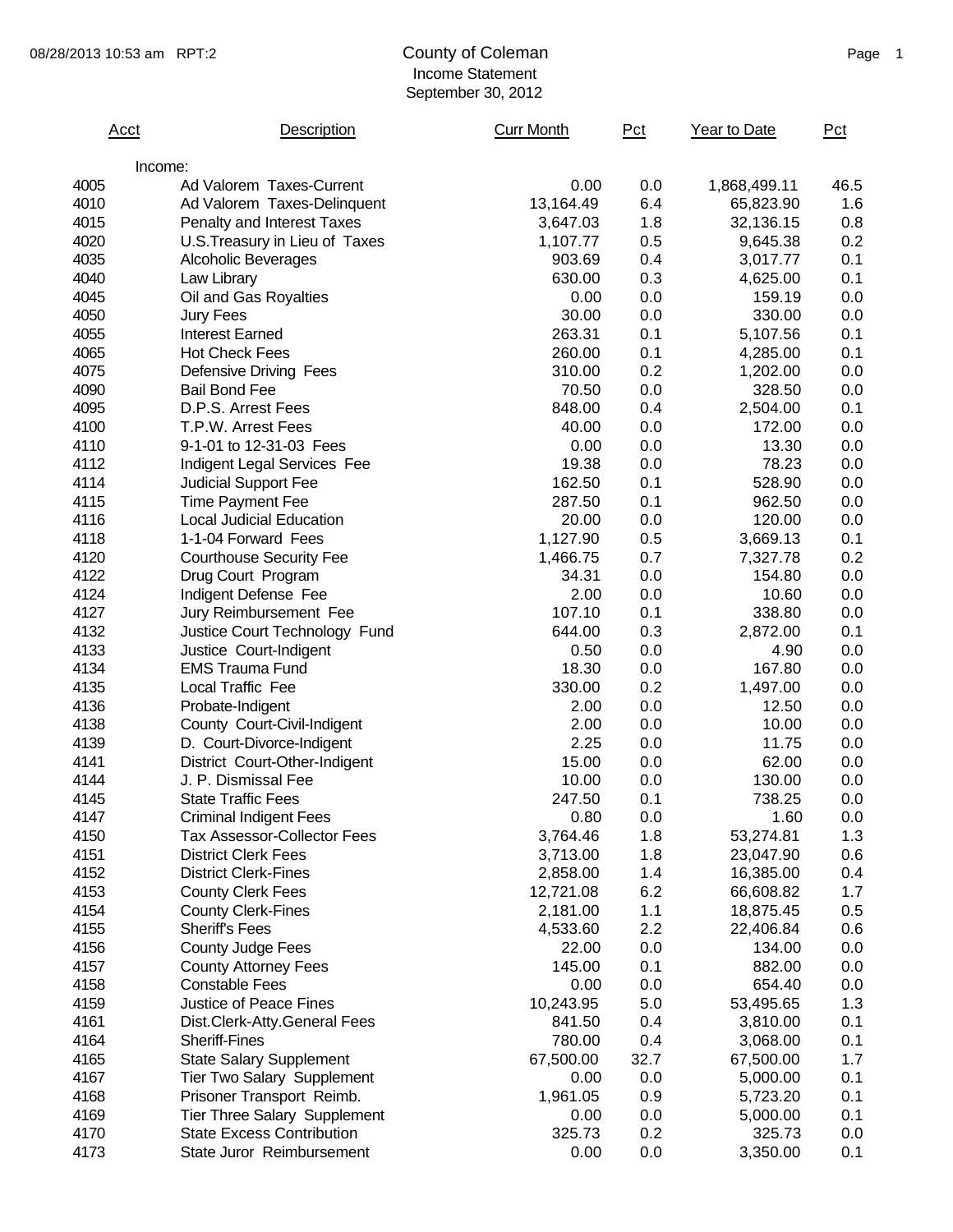## 08/28/2013 10:53 am RPT:2 County of Coleman Counter County of Coleman Page 2 Income Statement September 30, 2012

| Acct | Description                           | <b>Curr Month</b> | Pct   | Year to Date | Pct   |
|------|---------------------------------------|-------------------|-------|--------------|-------|
| 4175 | Taxes-Lateral Road and FM             | 0.00              | 0.0   | 726,786.43   | 18.1  |
| 4180 | <b>Taxes-Flood Control</b>            | 0.00              | 0.0   | 80,754.02    | 2.0   |
| 4185 | Delinquent Ad Valorem Taxes           | 5,668.74          | 2.7   | 26,226.64    | 0.7   |
| 4190 | Penalty and Interest-Taxes            | 1,494.03          | 0.7   | 12,406.02    | 0.3   |
| 4195 | U. S. Treasury in Lieu Taxes          | 488.80            | 0.2   | 4,254.33     | 0.1   |
| 4200 | Vehicle Registration                  | 23,607.44         | 11.4  | 383,751.90   | 9.6   |
| 4205 | Vehicle Registration-Supple.          | 9,030.70          | 4.4   | 88,900.50    | 2.2   |
| 4210 | State Lateral Road & FM Funds         | 0.00              | 0.0   | 25,875.94    | 0.6   |
| 4215 | Other Revenue                         | 17,526.53         | 8.5   | 36,538.00    | 0.9   |
| 4216 | <b>Tower Rental</b>                   | 0.00              | 0.0   | 7,760.00     | 0.2   |
| 4220 | Sale of Equipment                     | 0.00              | 0.0   | 65,700.26    | 1.6   |
| 4225 | <b>Interest Earned</b>                | 78.45             | 0.0   | 1,567.23     | 0.0   |
| 4240 | <b>Cookbook Sales</b>                 | 0.00              | 0.0   | 215.31       | 0.0   |
| 4245 | <b>Depot Renovation Receipts</b>      | 0.00              | 0.0   | 252.00       | 0.0   |
| 4260 | Indigent Defense Grant                | 0.00              | 0.0   | 9,598.25     | 0.2   |
| 4261 | <b>Moving Violation Fees</b>          | 0.02              | 0.0   | 0.11         | 0.0   |
| 4273 | <b>Homeland Security Grant</b>        | 0.00              | 0.0   | 77,954.76    | 1.9   |
| 4277 | <b>FEMA Public Assistance Grant</b>   | 0.00              | 0.0   | 35,671.18    | 0.9   |
| 4279 | HAVA Grant-Gen.HAVA Compliance        | 0.00              | 0.0   | 19,312.90    | 0.5   |
| 4282 | P V S Funds                           | 144.00            | 0.1   | 829.00       | 0.0   |
| 4283 | <b>Other Revenue-Elections</b>        | 5,073.56          | 2.5   | 5,073.56     | 0.1   |
| 4284 | <b>County Clerk Archive Fees</b>      | 2,515.00          | 1.2   | 12,220.00    | 0.3   |
| 4285 | D.Clk.Criminal Techology Fees         | 12.00             | 0.0   | 63.00        | 0.0   |
| 4286 | C.Clk. Criminal Technology Fee        | 16.00             | 0.0   | 132.90       | 0.0   |
| 4287 | D.Ck.Civil R.Preservation Fees        | 287.50            | 0.1   | 1,799.19     | 0.0   |
| 4288 | C.Clk.Civil R.Preservation Fee        | 60.00             | 0.0   | 450.00       | 0.0   |
| 4289 | <b>District Clerk Archive Fees</b>    | 148.75            | 0.1   | 915.60       | 0.0   |
| 4290 | C.Clerk Records Mgmt. Fees            | 2,522.50          | 1.2   | 12,282.50    | 0.3   |
| 4291 | Supple. Guardianship Fees             | 80.00             | 0.0   | 480.00       | 0.0   |
| 4293 | Septic System Permit Fees             | 375.00            | 0.2   | 7,875.00     | 0.2   |
| 4294 | Septic System Inspection Fees         | 0.00              | 0.0   | 5,500.08     | 0.1   |
|      | <b>Total Income</b>                   | 206,493.97        | 100.0 | 4,017,235.81 | 100.0 |
|      | Expenses:                             |                   |       |              |       |
| 5000 | Salaries-Tax Assessor Collect         | 2,848.00          | 1.4   | 37,024.00    | 0.9   |
| 5005 | Salaries-Tax Assessor Deputies        | 3,652.00          | 1.8   | 47,476.00    | 1.2   |
| 5010 | <b>Salaries-District Clerk</b>        | 2,848.00          | 1.4   | 37,024.00    | 0.9   |
| 5015 | <b>Salaries District Clerk Deputy</b> | 1,826.00          | 0.9   | 23,738.00    | 0.6   |
| 5016 | Salary-District Clk.-Part Time        | 0.00              | 0.0   | 6,438.75     | 0.2   |
| 5020 | <b>Salaries-County Clerk</b>          | 2,848.00          | 1.4   | 37,024.00    | 0.9   |
| 5025 | <b>Salaries-County Clerk Deputy</b>   | 3,652.00          | 1.8   | 47,476.00    | 1.2   |
| 5030 | Salaries Co Clerk Registrar           | 68.00             | 0.0   | 884.00       | 0.0   |
| 5035 | <b>Salaries Sheriff</b>               | 2,848.00          | 1.4   | 37,024.00    | 0.9   |
| 5040 | <b>Salaries Sheriff Deputies</b>      | 14,449.52         | 7.0   | 180,807.22   | 4.5   |
| 5045 | Salaries Sheriffs Dietician           | 484.00            | 0.2   | 6,292.00     | 0.2   |
| 5055 | <b>Salaries Jailers</b>               | 11,975.20         | 5.8   | 158,394.47   | 3.9   |
| 5060 | <b>Salaries Constable</b>             | 1,032.00          | 0.5   | 13,416.00    | 0.3   |
| 5065 | <b>Salaries County Judge</b>          | 2,848.00          | 1.4   | 37,024.00    | 0.9   |
| 5066 | Salary Supplement-County Judge        | 384.60            | 0.2   | 4,999.80     | 0.1   |
| 5067 | Salary Supp. Tier Two-Co. Judge       | 384.60            | 0.2   | 4,999.80     | 0.1   |
| 5068 | Salary-County Attorney                | 1,963.00          | 1.0   | 25,519.00    | 0.6   |
| 5069 | Salary Supp Tier Three-CoJudge        | 384.60            | 0.2   | 4,999.80     | 0.1   |
| 5070 | Salary Supplement-County Atty         | 4,807.68          | 2.3   | 62,499.84    | 1.6   |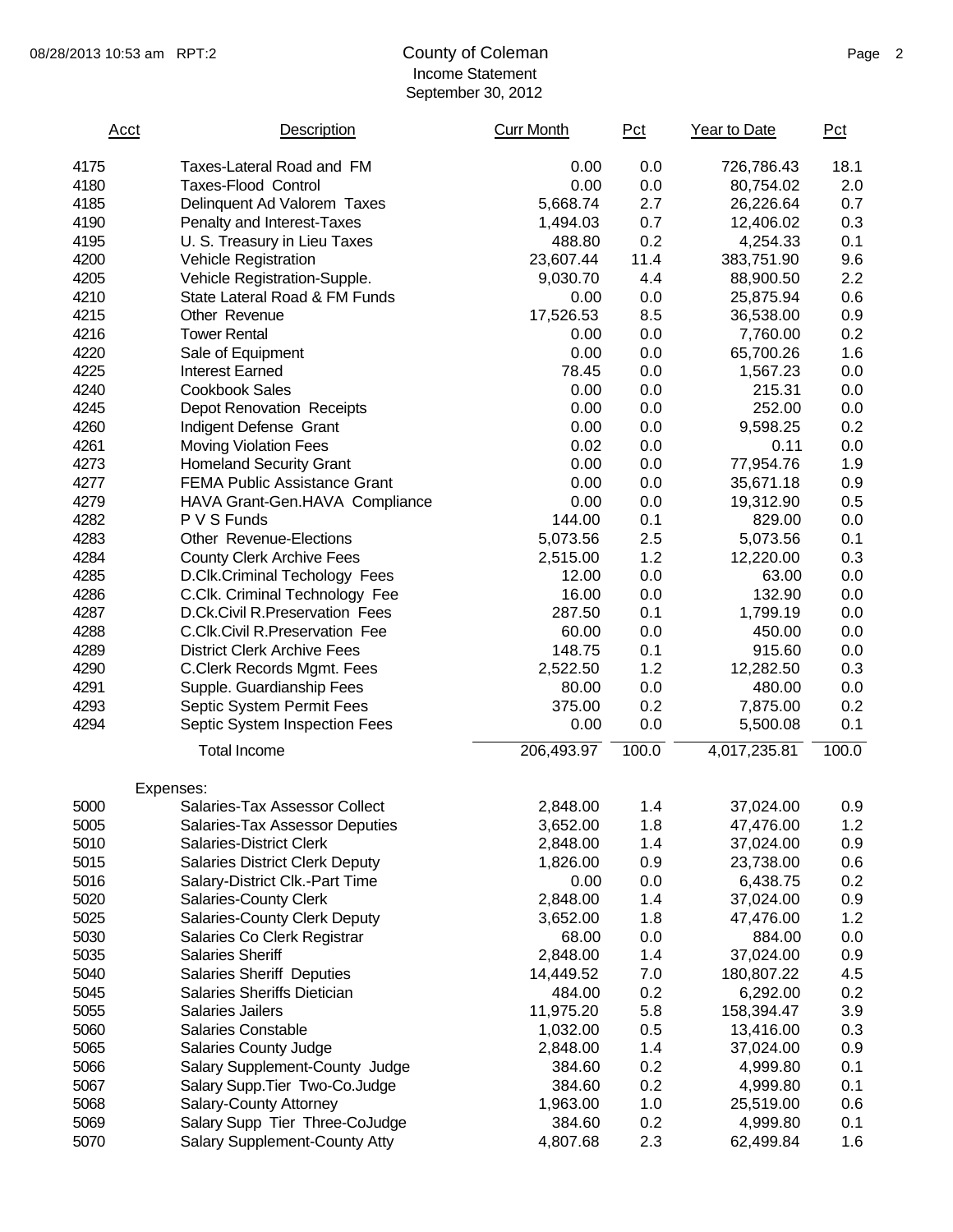## 08/28/2013 10:53 am RPT:2 County of Coleman County of Coleman Page 3 Income Statement September 30, 2012

| <b>Acct</b> | Description                          | <b>Curr Month</b> | Pct  | Year to Date | Pct   |
|-------------|--------------------------------------|-------------------|------|--------------|-------|
| 5072        | Salary-County Atty. Secretary        | 305.25            | 0.1  | 9,481.56     | 0.2   |
| 5075        | Salaries Justice of Peace            | 2,848.00          | 1.4  | 37,024.00    | 0.9   |
| 5080        | <b>Salaries Court Clerk</b>          | 749.16            | 0.4  | 8,269.38     | 0.2   |
| 5090        | <b>Salaries County Treasurer</b>     | 2,848.00          | 1.4  | 37,024.00    | 0.9   |
| 5092        | Salary - Treasurer Part Time         | 1,584.20          | 0.8  | 21,248.75    | 0.5   |
| 5095        | Salaries Veterans Service Offr       | 1,164.00          | 0.6  | 15,132.00    | 0.4   |
| 5100        | Salaries CEA-Ag                      | 968.00            | 0.5  | 12,584.00    | 0.3   |
| 5105        | Salaries CEA-FS                      | 0.00              | 0.0  | 7,502.00     | 0.2   |
| 5110        | <b>Salaries Secretary</b>            | 1,826.00          | 0.9  | 23,738.00    | 0.6   |
| 5115        | Salaries-Janitor                     | 1,836.00          | 0.9  | 20,145.14    | 0.5   |
| 5120        | Salaries Court Reporter              | 354.00            | 0.2  | 4,248.00     | 0.1   |
| 5125        | Salaries Court Administrator         | 380.00            | 0.2  | 4,560.00     | 0.1   |
| 5130        | <b>Salaries Commissioners</b>        | 11,064.00         | 5.4  | 143,832.00   | 3.6   |
| 5132        | Salaries-Other                       | 2,012.00          | 1.0  | 14,084.00    | 0.4   |
| 5135        | <b>Operators Salaries Precinct 1</b> | 6,036.00          | 2.9  | 78,468.00    | 2.0   |
| 5136        | <b>Operators Salaries Precinct 2</b> | 6,036.00          | 2.9  | 77,864.76    | 1.9   |
| 5137        | <b>Operators Salaries Precinct 3</b> | 6,036.00          | 2.9  | 78,468.00    | 2.0   |
| 5138        | <b>Operators Salaries Precinct 4</b> | 6,036.00          | 2.9  | 75,450.00    | 1.9   |
| 5150        | Contract Labor - Sheriff             | 2,200.00          | 1.1  | 10,791.20    | 0.3   |
| 5152        | <b>Contract Labor</b>                | 0.00              | 0.0  | 174.00       | 0.0   |
| 6000        | <b>Social Security Taxes</b>         | 8,790.42          | 4.3  | 114,048.95   | 2.8   |
| 6005        | <b>Hot Check Collection Costs</b>    | 346.89            | 0.2  | 4,270.15     | 0.1   |
| 6015        | Retirement                           | 30,619.21         | 14.8 | 195,176.11   | 4.9   |
| 6020        | Health Insurance                     | 23,198.66         | 11.2 | 272,543.97   | 6.8   |
| 6030        | <b>Unemployment Taxes</b>            | 883.14            | 0.4  | (462.78)     | (0.0) |
| 6033        | <b>Interest Paid</b>                 | 2,176.48          | 1.1  | 10,690.22    | 0.3   |
| 6035        | <b>Tax Appraisal District</b>        | 32,154.70         | 15.6 | 118,381.43   | 2.9   |
| 6045        | <b>Office Supplies</b>               | 6,326.37          | 3.1  | 43,863.22    | 1.1   |
| 6050        | Telephone                            | 4,186.49          | 2.0  | 26,903.62    | 0.7   |
| 6055        | <b>Title Certificate Fees</b>        | 46.00             | 0.0  | 598.00       | 0.0   |
| 6060        | <b>Educational Expenses</b>          | 1,082.76          | 0.5  | 9,564.37     | 0.2   |
| 6070        | Radio Maintenance                    | 121.90            | 0.1  | 1,356.42     | 0.0   |
| 6075        | Uniforms                             | 825.00            | 0.4  | 9,918.75     | 0.2   |
| 6077        | Law Library                          | 0.00              | 0.0  | 1,281.79     | 0.0   |
| 6080        | Law Enforcement Insurance            | 0.00              | 0.0  | 11,271.53    | 0.3   |
| 6085        | Auto Repairs                         | 1,677.01          | 0.8  | 8,273.41     | 0.2   |
| 6090        | Auto Fuel                            | 4,421.16          | 2.1  | 30,596.00    | 0.8   |
| 6095        | Auto Insurance                       | 0.00              | 0.0  | 4,436.25     | 0.1   |
| 6097        | Auto Expense                         | 50.00             | 0.0  | 624.88       | 0.0   |
| 6098        | Travel-Ag Agent                      | 646.49            | 0.3  | 4,828.11     | 0.1   |
| 6099        | <b>Travel-FCS</b>                    | 0.00              | 0.0  | 454.61       | 0.0   |
| 6100        | Travel                               | 833.32            | 0.4  | 7,166.50     | 0.2   |
| 6101        | Auto Allowance-Ag Agent              | 2,098.55          | 1.0  | 7,374.43     | 0.2   |
| 6102        | Auto Allowance-FCS                   | 0.00              | 0.0  | 1,997.46     | 0.0   |
| 6105        | Jail Expense-Prisoners Food          | 4,393.89          | 2.1  | 27,273.02    | 0.7   |
| 6110        | Jail Expense-Prisoners Expense       | 7,433.93          | 3.6  | 21,633.16    | 0.5   |
| 6115        | Jail Expense-Supplies                | 0.00              | 0.0  | 1,111.20     | 0.0   |
| 6120        | <b>Other Expenses</b>                | 6,348.00          | 3.1  | 19,427.39    | 0.5   |
| 6124        | <b>Court Expenses</b>                | 805.00            | 0.4  | 2,933.00     | 0.1   |
| 6128        | In-County Auto Allowance             | 89.58             | 0.0  | 1,074.96     | 0.0   |
| 6129        | Office Allowance                     | 500.00            | 0.2  | 6,000.00     | 0.1   |
| 6130        | Insurance                            | 0.00              | 0.0  | 28,891.07    | 0.7   |
| 6135        | Autopsy                              | 4,715.96          | 2.3  | 11,347.35    | 0.3   |
| 6140        | Juvenile Probation-Pro-Rata          | 500.00            | 0.2  | 6,000.00     | 0.1   |